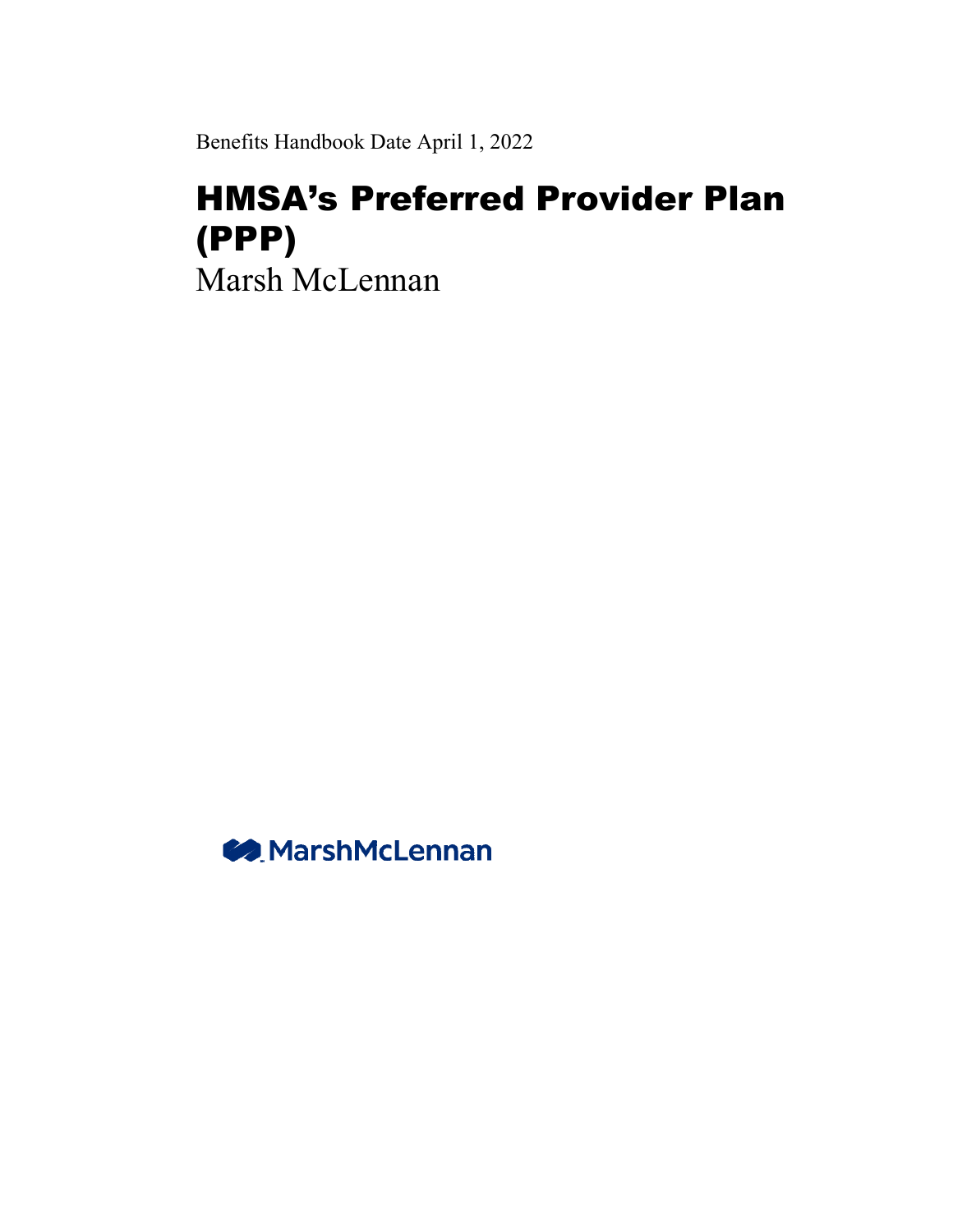# HMSA's Preferred Provider Plan (PPP)

*HMSA's Preferred Provider Plan (PPP) has the largest network of health care providers in Hawaii, including all major hospitals. You may select any participating provider in the network to manage your care, or you may choose a non-participating provider. Generally, your costs are lower if you use a participating provider. PPP also offers members access to over 500,000 Blue Cross and Blue Shield providers nationwide through*  the BlueCard<sup>™</sup> program and emergency care *anywhere in the world through HMSA's Away From Home Care Program.* 

*References in this section to Marsh & McLennan Companies mean Marsh McLennan.* 

#### SPD and Plan Document

This section provides a summary of the HMSA's Preferred Provider Plan (PPP) (the "Plan") as of January 1, 2022.

This section, together with the *Administrative Information* section and the applicable section about participation, forms the Summary Plan Description and plan document of the Plan.

#### A Note about ERISA

The Employee Retirement Income Security Act of 1974 (ERISA) is a federal law that governs many employer-sponsored plans including this one. Your ERISA rights in connection with this Plan are detailed in the *Administrative Information* section.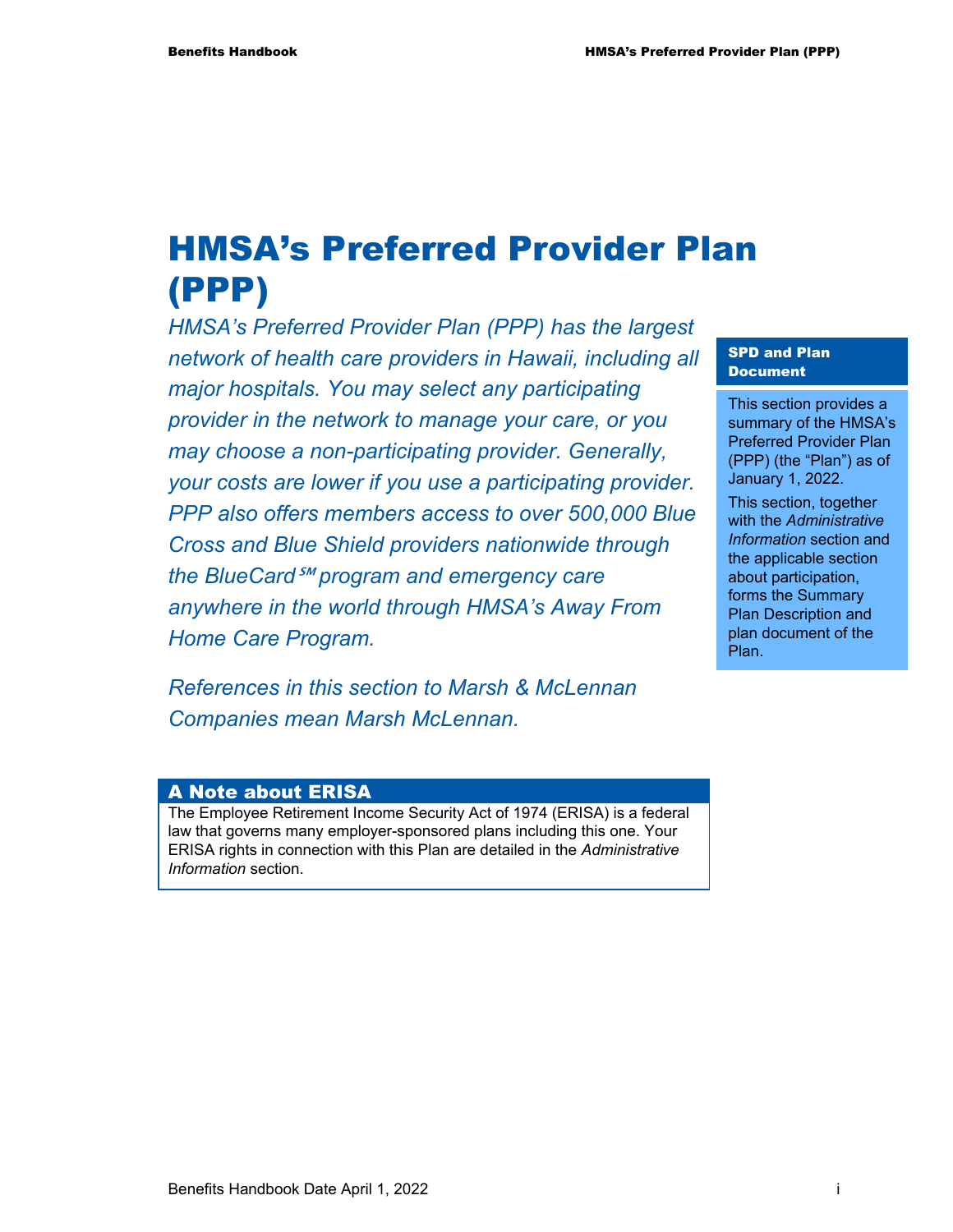# **In This Section**

# **See Page**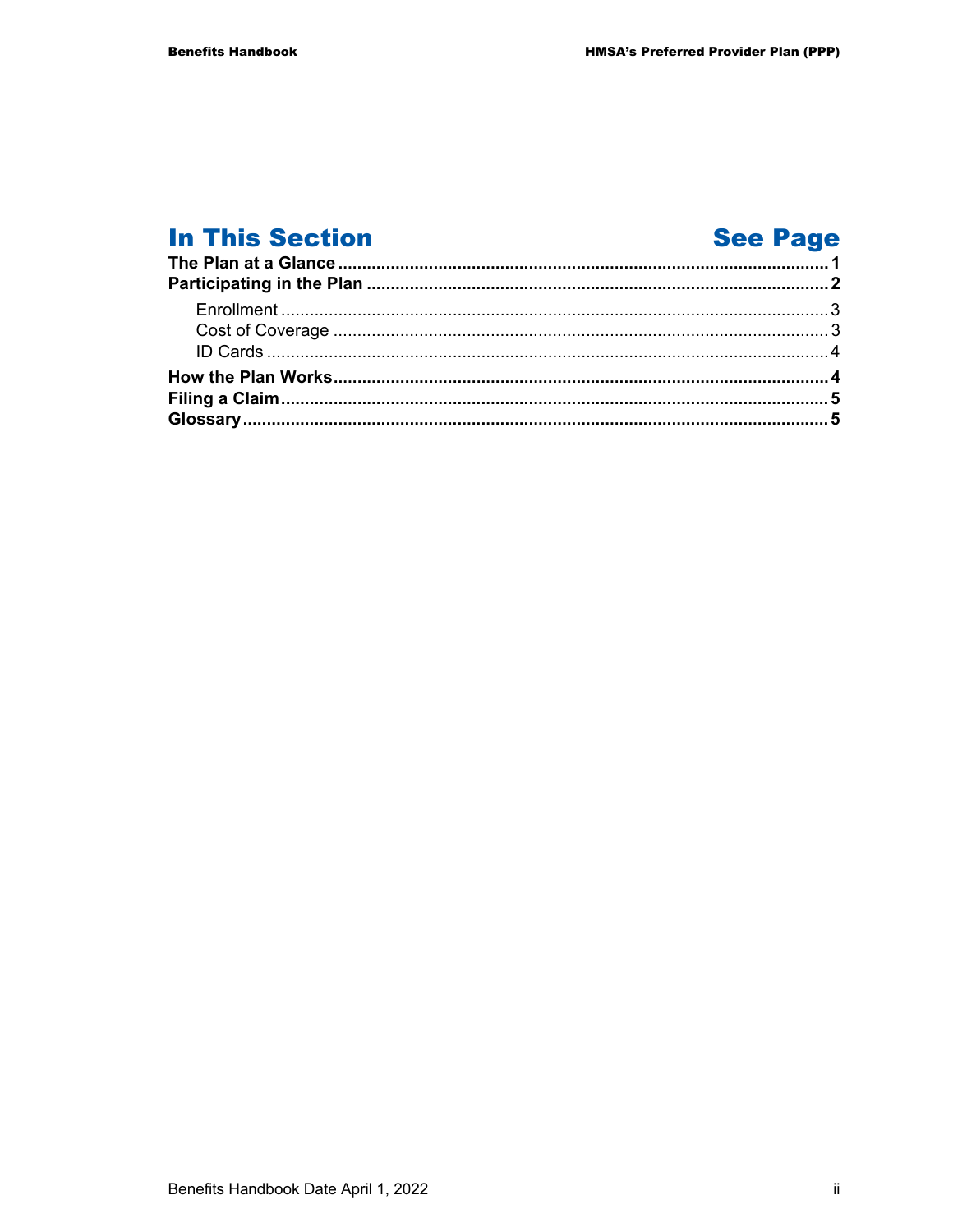## The Plan at a Glance

This Plan helps you and your family pay for medical care. You may pay a copayment for certain services. The chart below contains some important Plan features and coverage amounts. For more information, see the **HMSA's Preferred Provider Plan-A Guide to Benefits**. Go to Colleague Connect (**https://mmcglobal.sharepoint.com/sites/home**)**,**  click **Pay & Benefits**, under **Find a document**, select **Search all documents**.

| <b>Plan Feature</b>    | <b>Coverage Amount</b>                                                                  |  |  |  |
|------------------------|-----------------------------------------------------------------------------------------|--|--|--|
| <b>Deductible</b>      | <b>In-Network:</b>                                                                      |  |  |  |
|                        | Employee: None                                                                          |  |  |  |
|                        | Family Members: None<br>×,                                                              |  |  |  |
|                        | <b>Out-of-Network:</b>                                                                  |  |  |  |
|                        | Employee: \$100                                                                         |  |  |  |
|                        | Family Members: \$300 maximum<br>×,                                                     |  |  |  |
| <b>Medical Out-of-</b> | Employee \$2,500<br>ш                                                                   |  |  |  |
| pocket                 | Family Members \$7,500 maximum                                                          |  |  |  |
| maximum                |                                                                                         |  |  |  |
| <b>Prescription</b>    | Employee \$3,600<br>×,                                                                  |  |  |  |
| Drug Out-of-           | Family Members: \$4,200 maximum<br>$\blacksquare$                                       |  |  |  |
| pocket<br>maximum      |                                                                                         |  |  |  |
| <b>Copayments</b>      | <b>In-Network:</b>                                                                      |  |  |  |
|                        | Physician office/hospital visits: \$12 copay/visit                                      |  |  |  |
|                        | Specialist visit: \$12 copay/visit<br>×,                                                |  |  |  |
|                        | Urgent care center: \$12 copay/visit                                                    |  |  |  |
|                        | Emergency room: 80% covered                                                             |  |  |  |
|                        | <b>Out-of-Network:</b>                                                                  |  |  |  |
|                        | 70% covered after DEDUCTIBLE (Out-of-network benefits are based on<br>eligible charges) |  |  |  |
|                        | Emergency Room: 80% covered (not subject to annual deductible)                          |  |  |  |
| <b>Hospital Stay</b>   | <b>In-Network:</b>                                                                      |  |  |  |
|                        | 90% covered (based on a semi-private room)                                              |  |  |  |
|                        | <b>Out-of-Network:</b>                                                                  |  |  |  |
|                        | 70% covered after deductible                                                            |  |  |  |
|                        | (Out-of-network benefits are based on eligible charges of a semi-private<br>room)       |  |  |  |
|                        |                                                                                         |  |  |  |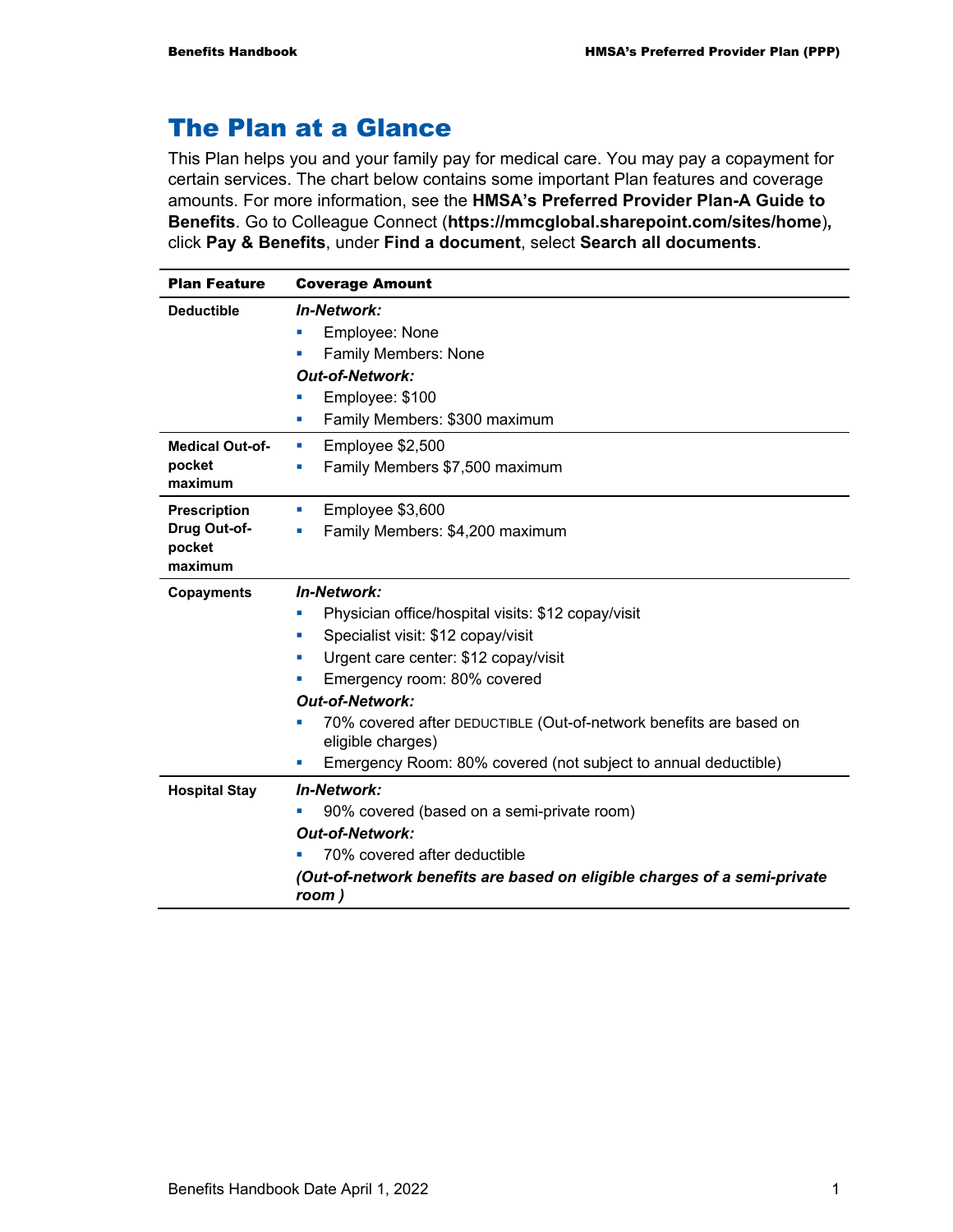| <b>Plan Feature</b>                                                                        | <b>Coverage Amount</b>                                                                                                                                                                                                                                                                                                                      |  |  |
|--------------------------------------------------------------------------------------------|---------------------------------------------------------------------------------------------------------------------------------------------------------------------------------------------------------------------------------------------------------------------------------------------------------------------------------------------|--|--|
| Retail                                                                                     | In-Network:                                                                                                                                                                                                                                                                                                                                 |  |  |
| <b>Prescription</b>                                                                        | Generic: \$7 copayment, 30-day supply*<br>Ù,                                                                                                                                                                                                                                                                                                |  |  |
| <b>Drugs</b>                                                                               | Preferred Brand-Name: \$30 copayment, 30-day supply*<br>×                                                                                                                                                                                                                                                                                   |  |  |
|                                                                                            | Other Brand-Name: \$75 copayment (\$30 plus a \$45 other brand-name<br>ш                                                                                                                                                                                                                                                                    |  |  |
|                                                                                            | cost share), 30-day supply*                                                                                                                                                                                                                                                                                                                 |  |  |
|                                                                                            | Preferred Specialty: \$100 copayment, 30-day supply<br>×                                                                                                                                                                                                                                                                                    |  |  |
|                                                                                            | Other Brand-Name Specialty: \$200 copayment, 30-day supply<br>ш                                                                                                                                                                                                                                                                             |  |  |
|                                                                                            | *<br>Maintenance Prescriptions: In addition to the mail order option for<br>obtaining maintenance prescriptions, you can also go to any pharmacy in<br>the "90 Day at Retail" pharmacy network to obtain maintenance<br>prescriptions. Retail benefit limited to a 30-day supply for preferred<br>specialty and other brand-name specialty. |  |  |
|                                                                                            | <b>Out-of-Network:</b>                                                                                                                                                                                                                                                                                                                      |  |  |
| Generic: Plan pays 80% after the \$7 copayment for up to a 30-day supply<br>$\blacksquare$ |                                                                                                                                                                                                                                                                                                                                             |  |  |
|                                                                                            | Preferred Brand-Name: Plan pays 80% after the \$30 copayment for<br>ш<br>brand name prescriptions up to a 30-day supply                                                                                                                                                                                                                     |  |  |
|                                                                                            | Other Brand-Name: Plan pays 80% after the \$75 copayment (\$30 plus a<br>ш<br>\$45 other brand name cost share) for up to a 30-day supply                                                                                                                                                                                                   |  |  |
|                                                                                            | Preferred Specialty: Not Covered<br>×                                                                                                                                                                                                                                                                                                       |  |  |
|                                                                                            | Other Brand-Name Specialty: Not Covered<br>×                                                                                                                                                                                                                                                                                                |  |  |
| <b>Mail-order</b>                                                                          | <b>In-Network:</b>                                                                                                                                                                                                                                                                                                                          |  |  |
| prescription                                                                               | Generic: \$11 copayment, 90-day supply<br>$\blacksquare$                                                                                                                                                                                                                                                                                    |  |  |
| drugs                                                                                      | Preferred Brand-Name: \$65 copayment, 90-day supply<br>L,                                                                                                                                                                                                                                                                                   |  |  |
|                                                                                            | Other Brand-Name: \$200 copayment (\$65 plus \$135 other brand name<br>$\blacksquare$<br>cost share), 90-day supply                                                                                                                                                                                                                         |  |  |
|                                                                                            | Diabetic Supplies: Non-Preferred Formulary diabetic supplies \$65<br>×                                                                                                                                                                                                                                                                      |  |  |
|                                                                                            | copayment, 90-day supply (No copayment for Preferred Formulary diabetic<br>supplies)                                                                                                                                                                                                                                                        |  |  |
|                                                                                            | Preferred Specialty: Not Covered<br>ш                                                                                                                                                                                                                                                                                                       |  |  |
|                                                                                            | <b>Other Brand-Name Specialty: Not Covered</b><br>ш                                                                                                                                                                                                                                                                                         |  |  |
|                                                                                            | <b>Out-of-Network: Not covered</b>                                                                                                                                                                                                                                                                                                          |  |  |
| <b>Contact</b>                                                                             | Contact for Medical Service and Prescription Drug Coverage:                                                                                                                                                                                                                                                                                 |  |  |
| <b>Information</b>                                                                         | HMSA (Claims Administrator and Pharmacy Benefit Manager)                                                                                                                                                                                                                                                                                    |  |  |
|                                                                                            | Phone: +1 808 948 6111                                                                                                                                                                                                                                                                                                                      |  |  |
|                                                                                            | Website: www.hmsa.com                                                                                                                                                                                                                                                                                                                       |  |  |
|                                                                                            | Marsh McLennan does not administer this plan. The Claims Administrator's<br>decisions are final and binding.                                                                                                                                                                                                                                |  |  |

# Participating in the Plan

You are eligible to participate in the Plan if you meet the eligibility requirements described in the *Participating in Healthcare Benefits* section.

You have the option to cover your family members who meet the eligibility requirements that are described in the *Participating in Healthcare Benefits* section.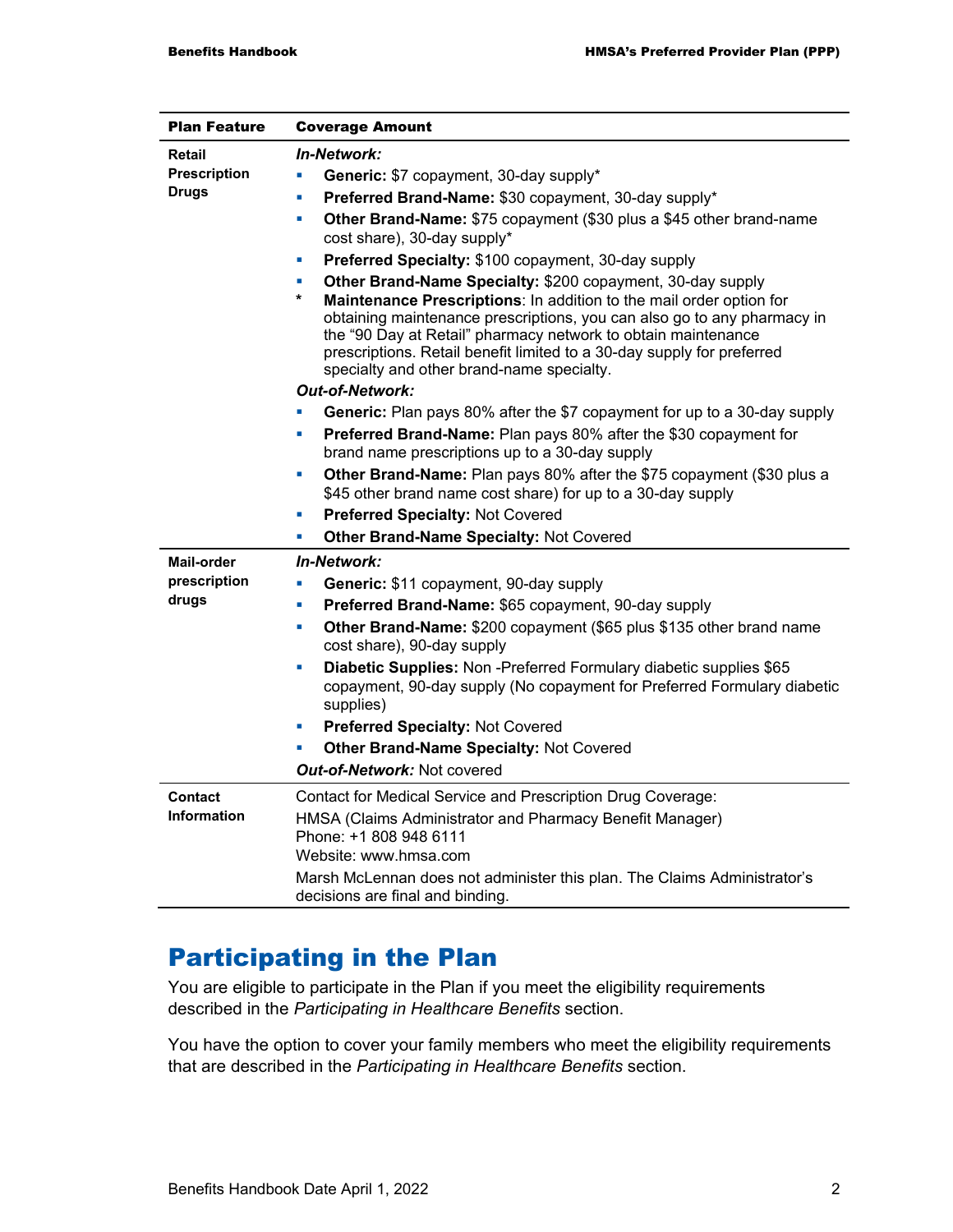Eligibility for this Plan is also based on your resident zip code.

#### Retiree Eligibility

Certain retirees who are not yet deemed to be eligible for MEDICARE may also be eligible for coverage under this plan. For information on the eligibility requirements, how to participate and the cost of coverage see the *Participating in Pre-65 Retiree Medical Coverage* section.

### Enrollment

To participate in this plan, you must enroll for coverage. You may enroll only:

- **within 30 days of the date you become eligible to participate**
- **u.** during Annual Enrollment
- within 60 days of a qualifying change in status that makes you eligible to enroll.

Enrollment procedures for you and your ELIGIBLE FAMILY MEMBERS are described in the *Participating in Healthcare Benefits* section.

### Cost of Coverage

You and the Company share the cost of coverage for both you and your ELIGIBLE FAMILY MEMBERS.

The cost of your coverage depends on the level of coverage you choose. The cost may change each year.

You can choose from four levels of coverage. The table below shows the cost for each coverage level for eligible employees of Marsh McLennan and Marsh & McLennan Agency LLC – Corporate (MMA-Corporate), Marsh & McLennan Agency LLC – Alaska (MMA-Alaska), Marsh & McLennan Agency LLC – Northeast (MMA-Northeast), Security Insurance Services of Marsh & McLennan Agency LLC and Marsh & McLennan Agency LLC, Private Client Services – National Region (MMA PCS – National).

| <b>Coverage Level</b>                 | <b>Semi-monthly Cost</b> | <b>Weekly Cost</b> |
|---------------------------------------|--------------------------|--------------------|
| <b>Employee Only</b>                  | \$21.87                  | \$10.09            |
| Employee + Spouse/Domestic<br>Partner | \$325.08                 | \$150.03           |
| Employee + Child(ren)                 | \$256.36                 | \$118.32           |
| Employee + Family                     | \$466.07                 | \$215.11           |

See the *Participating in Healthcare Benefits* section for more information on the cost of your coverage, such as information about taxes.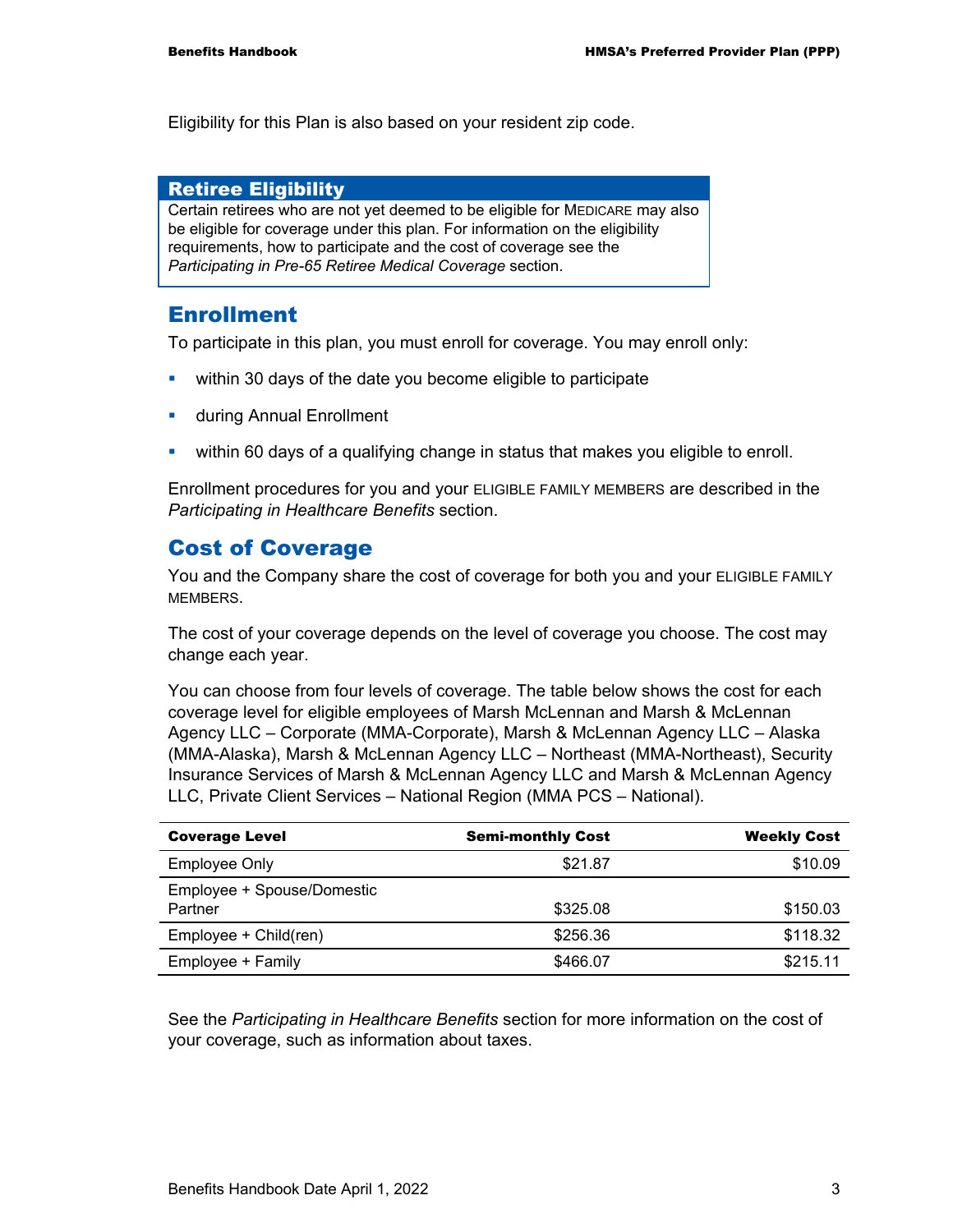### *Imputed Income for Domestic Partner Coverage*

If you cover your domestic partner or your domestic partner's children, there may be imputed income for the value of the coverage for those family members. See the *Participating in Healthcare Benefits* section for more information on imputed income for domestic partner coverage.

The table below shows the imputed income amounts for eligible employees of Marsh McLennan and MMA-Corporate, MMA-Alaska, MMA-Northeast, Security Insurance Services of Marsh & McLennan Agency LLC and Marsh & McLennan Agency LLC, Private Client Services – National Region (MMA PCS – National).

#### Section 152 **Dependents**

If your domestic partner (or his or her child(ren)) qualifies as a dependent under IRS Section 152, imputed income does not apply.

| <b>Coverage Level</b>                                                                       | Semi-monthly | Weekly   |
|---------------------------------------------------------------------------------------------|--------------|----------|
| Employee + Domestic Partner (non-qualified)                                                 | \$454.25     | \$209.65 |
| Employee + Child(ren) (non-qualified)                                                       | \$324.47     | \$149.75 |
| Employee + Domestic Partner (non-qualified) &<br>Child(ren)                                 | \$486.72     | \$224.64 |
| Employee + Domestic Partner & Child(ren)<br>(Domestic Partner and Child(ren) non-qualified) | \$811.19     | \$374.39 |

#### Imputed Income for Domestic Partner Coverage HMSA PPP

### ID Cards

You will be sent your ID card(s) within two to four weeks of your enrollment.

You may request additional ID cards directly from the Claims Administrator.

## How the Plan Works

This Plan helps you and your family pay for medical care. The PPP offers medical benefits for your health care needs including office visits, INPATIENT facility services, OUTPATIENT facility services, and other provider services. This coverage offers you flexibility in the way you obtain medical benefits. In general, to get the best benefits possible, you should seek services from *HMSA Participating Providers.*

For more information, including coverage criteria, other limitations of covered services, and excluded services, see the **HMSA's Preferred Provider Plan-A Guide to Benefits**. Go to Colleague Connect (**https://mmcglobal.sharepoint.com/sites/home**), click **Pay & Benefits**, under **Find a document**, select **Search all documents**.

Certain expenses not covered by the Plan may be reimbursed through a Health Care Flexible Spending Account.

To receive benefits, the care you receive must be a covered treatment, service, or supply and ordered by a recognized and approved provider.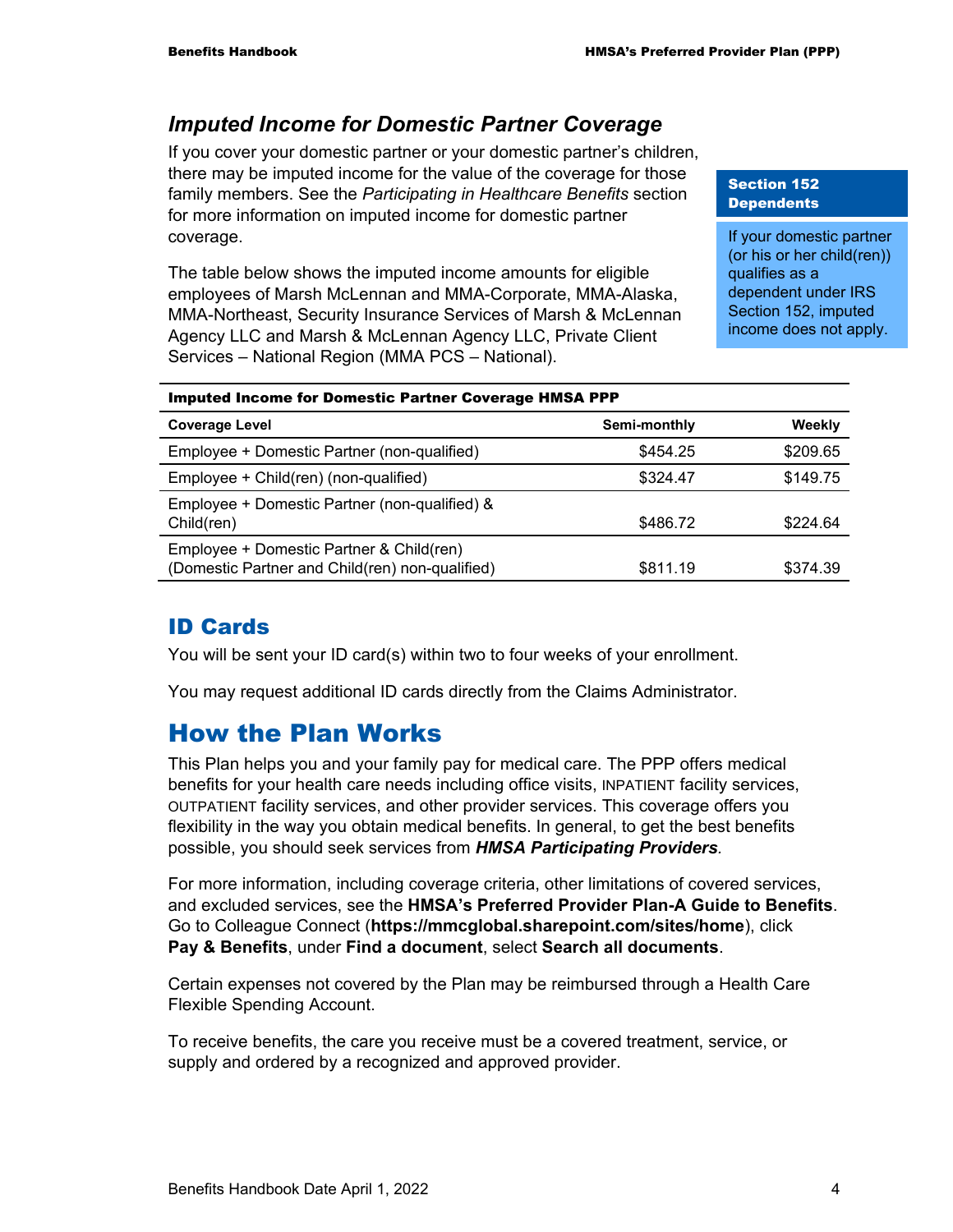Preauthorization may be required in order to receive coverage for certain services.

# Filing a Claim

Generally, you don't need to file a claim. All participating and many nonparticipating providers in the state of Hawaii will file claims for you. If your nonparticipating provider does not file a claim for you, you will need to submit an itemized bill or receipt listing the services you received within 90 days of the last day on which you received services.

### *Appealing a Claim*

There are special rules, procedures and deadlines that apply to appeals of benefit determinations and denied claims and you have special legal rights under ERISA. Please refer to the *Administrative Information* section for a description of the appeal process.

# **Glossary**

ACTIVELY-AT-WORK

As a new hire, you are "Actively-At-Work" on the first day that you begin fulfilling your job responsibilities with the Company at a Company-approved location. If you are absent for any reason on your scheduled first day of work, your coverage will not begin on that date. For example, if you are scheduled to begin work on August  $3<sup>rd</sup>$ , but are unable to begin work on that day (e.g., because of illness, jury duty, bereavement or otherwise), your coverage will not begin on August  $3<sup>rd</sup>$ . Thereafter, if you report for your first day of work on August  $4<sup>th</sup>$ , your coverage will be effective on August 4<sup>th</sup>.

AFTER-TAX (POST-TAX) CONTRIBUTIONS

Contributions taken from your paycheck after taxes are withheld.

BEFORE-TAX (PRE-TAX) CONTRIBUTIONS

Contributions taken from your paycheck generally before Social Security (FICA and Medicare) and federal unemployment insurance (FUTA) taxes and other applicable federal, state, and other income taxes are withheld.

CLAIMS ADMINISTRATOR/PHARMACY BENEFIT MANAGER

Vendor that administers the Plan and processes claims; the vendor's decisions are final and binding.

CONSOLIDATED OMNIBUS BUDGET RECONCILIATION ACT (COBRA)

A Federal law that lets you and your eligible family members covered by a group health plan extend group health coverage temporarily, at their own expense, at group rates plus an administrative fee, in certain circumstances when their coverage would otherwise end due to a "qualifying event", as defined under COBRA.

A "qualifying event" under COBRA includes loss of coverage as a result of your leaving the Company (other than for gross misconduct); a reduction in hours, your death, divorce or legal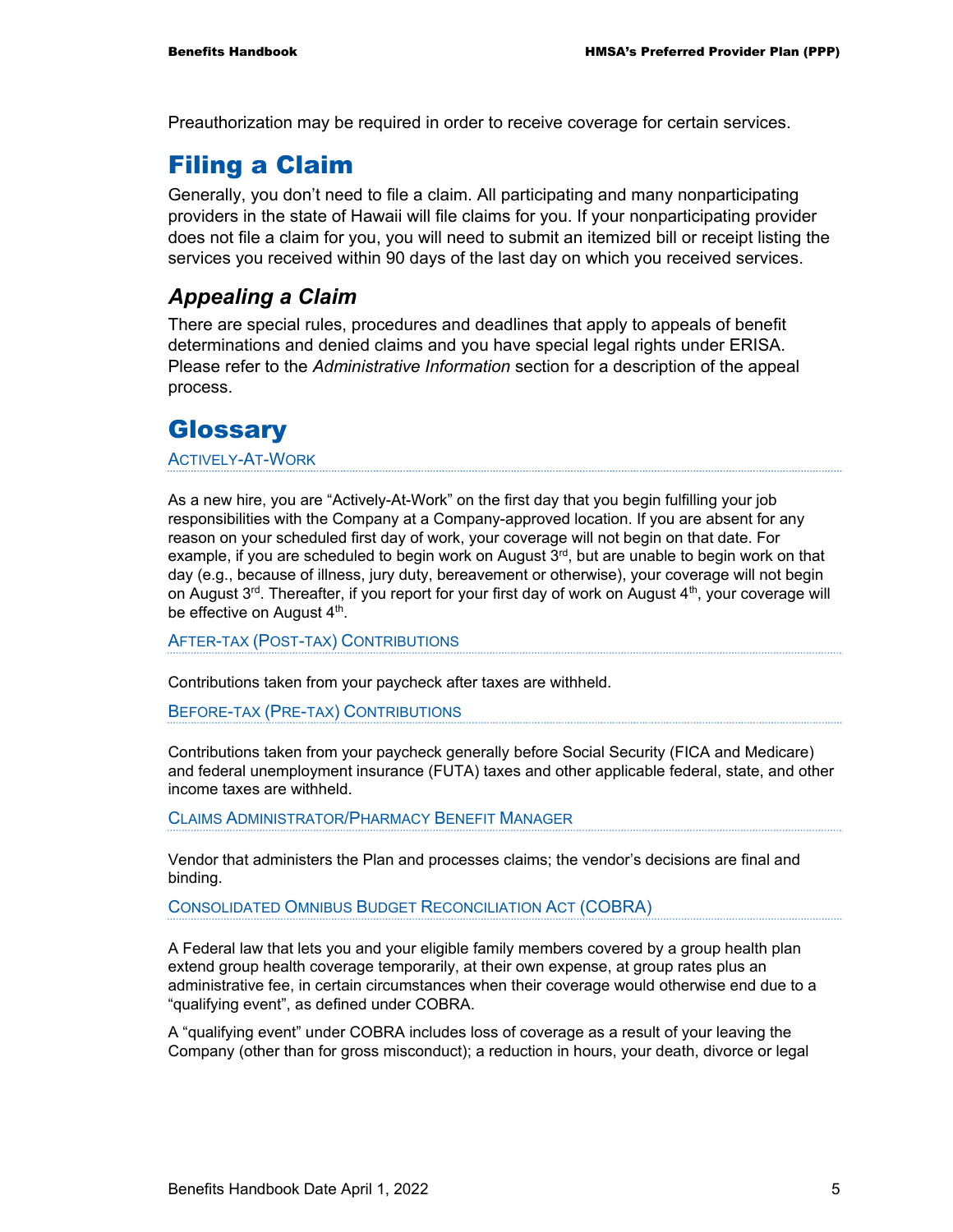separation; your eligibility for Medicare, or a dependent child's loss of dependent status; or, if you are a retiree, loss of coverage due to the Company filing for bankruptcy.

COORDINATION OF BENEFITS

You or a covered family member may be entitled to benefits under another group health plan (such as a plan sponsored by your spouse's employer) that pays part or all of your health treatment costs. If this is the case, benefits from this plan will be "coordinated" with the benefits from the other plan. In addition to having your benefits coordinated with other group health plans, benefits from this plan are coordinated with "no fault" automobile insurance and any payments recoverable under any workers' compensation law, occupational disease law or similar legislation.

#### COPAYMENT

The flat dollar amount you pay for a certain type of health care expense.

#### COVERED SERVICE(S)

Medically necessary health services provided for the purpose of preventing, diagnosing or treating a sickness, injury, mental illness, substance abuse, or their symptoms.

Covered health services must be provided:

- **•** when the plan is in effect
- **•** prior to the effective date of any of the individual termination conditions set forth in this Summary Plan Description
- **•** only when the person who receives services is a covered person and meets all eligibility requirements specified in the plan.

Decisions about whether to cover new technologies, procedures and treatments will be consistent with conclusions of prevailing medical research based on well-conducted randomized trials or group studies.

The Claims Administrator determines only the extent to which a service or supply is covered under the plan and not whether the service or supply should be rendered. The coverage determination is made using the descriptions of covered charges included in this section and the Claims Administrator's own internal guidelines. The decision to accept a service or obtain a supply is yours.

#### **DEDUCTIBLE**

The amount of out-of-pocket expenses you must pay for covered services before the plan pays any expenses.

#### DURABLE MEDICAL EQUIPMENT

Durable medical equipment is equipment that is:

- for repeated use and is not a consumable or disposable item,
- **used primarily for a medical purpose, and**
- **•** appropriate for use in the home.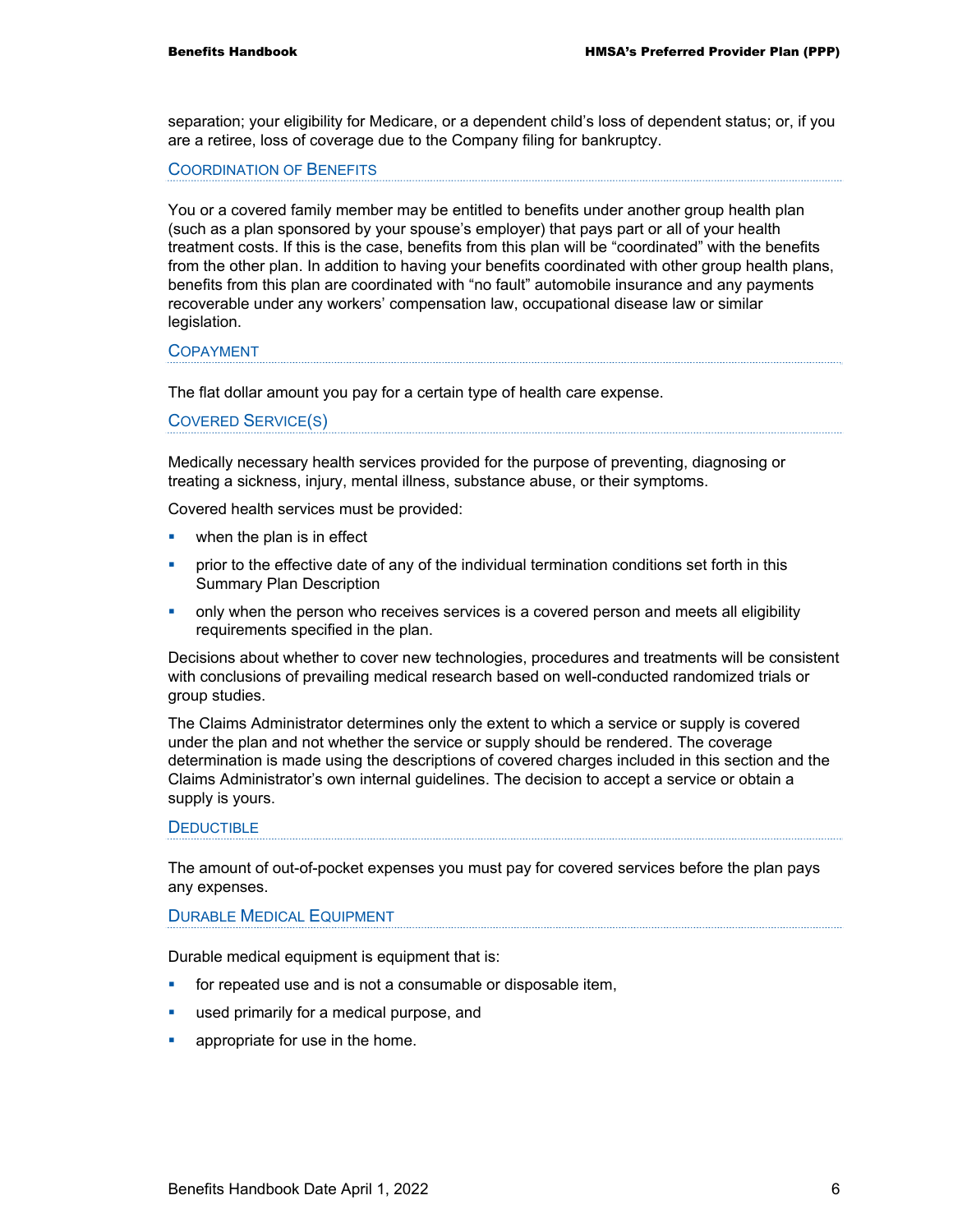#### ELIGIBLE FAMILY MEMBERS

To cover an eligible family member, you will be required to certify in the Mercer Marketplace Benefits Enrollment Website that your eligible family member meets the eligibility criteria as defined below.

#### Spouse/Domestic Partner means:

Adding a spouse or same gender or opposite gender domestic partner to certain benefits coverage is permitted upon employment or during the Annual Enrollment period for coverage effective the following January 1<sup>st</sup> if you satisfy the plans' criteria, or immediately upon satisfying the plans' criteria if you previously did not qualify

#### *Spouse / Domestic Partner*

 You have already received a marriage license from a US state or local authority, or registered your domestic partnership with a US state or local authority.

#### *Spouse Only*

 Although not registered with a US state or local authority, your relationship constitutes a marriage under US state or local law (e.g. common law marriage or a marriage outside the US that is honored under US state or local law).

#### *Domestic Partner Only*

- Although not registered with a US state or local authority, your relationship constitutes an eligible domestic partnership. To establish that your relationship constitutes an eligible domestic partnership you and your domestic partner must:
	- be at least 18 years old
	- not be legally married, under federal law, to each other or anyone else or part of another domestic partnership during the previous 12 months
	- − currently be in an exclusive, committed relationship with each other that has existed for at least 12 months and is intended to be permanent
	- − currently reside together, and have resided together for at least the previous 12 months, and intend to do so permanently
	- have agreed to share responsibility for each other's common welfare and basic financial obligations
	- not be related by blood to a degree of closeness that would prohibit marriage under applicable state law.

Marsh McLennan reserves the right to require documentary proof of your domestic partnership or marriage at any time, for the purpose of determining benefits eligibility. If requested, you must provide documents verifying the registration of your domestic partnership with a state or local authority, your cohabitation and/or mutual commitment, or a marriage license that has been approved by a state or local government authority.

Under the HMSA's Preferred Provider Plan, Child/Dependent Child means:

- **vour biological child**
- a child for whom you or your spouse are the legally appointed guardian with full financial responsibility
- the child of a domestic partner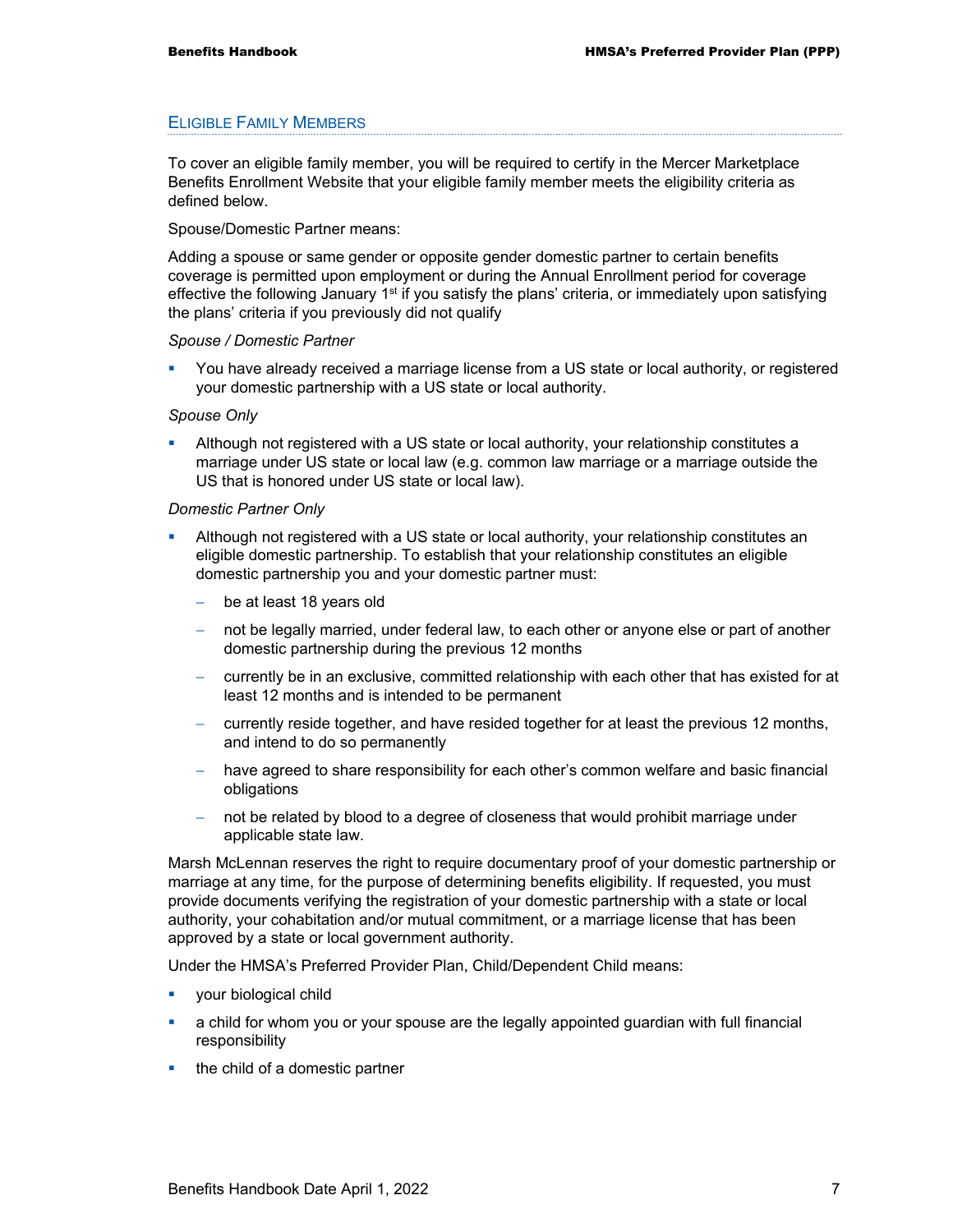- your stepchild
- your legally adopted child or a child or child placed with you for adoption.

**Note:** Any child that meets one of these eligibility requirements and who is incapable of self support by reason of a total physical or mental disability as determined by the Claims Administrator, may be covered beyond the end of the calendar year in which the child attains age 26.

Dependent children are eligible for healthcare coverage until the end of the calendar year in which they attain age 26. This eligibility provision applies even if your child is married, has access to coverage through his or her employer, doesn't attend school full-time or live with you, and is not your tax dependent.

**Note:** While married children are eligible for healthcare coverage under your plan until the end of the calendar year in which they attain 26, this provision does not apply to your child's spouse and/or child(ren), unless you or your spouse is the child's legally appointed guardian with full financial responsibility.

The Company has the right to require documentation to verify the relationship (such as a copy of the court order appointing legal guardianship). Company medical coverage does not cover foster children or other children living with you, including your grandchildren, unless you are their legal guardian with full financial responsibility - that is, you or your spouse claims them as a dependent on your annual tax return.

#### ELIGIBLE MARSH & MCLENNAN COMPANIES EMPLOYEES (OTHER THAN MMA)

As used throughout this document, "Marsh & McLennan Companies Employees (other than MMA)" are defined as employees classified on payroll as US regular employees of Marsh & McLennan Companies or any subsidiary or affiliate of Marsh & McLennan Companies (other than MMA and any of its subsidiaries).

#### ELIGIBLE MMA EMPLOYEES

As used throughout this document, "MMA Employees" are defined as employees classified on payroll as a US regular employee of Marsh & McLennan Agency LLC – Corporate (MMA-Corporate), Marsh & McLennan Agency LLC – Alaska (MMA-Alaska), Marsh & McLennan Agency LLC – Northeast (MMA-Northeast), Security Insurance Services of Marsh & McLennan Agency LLC or Marsh & McLennan Agency LLC, Private Client Services – National Region (MMA PCS – National).

#### ELIGIBLE RETIREE

An employee is eligible for coverage under this plan if he/she is a US regular employee of Marsh & McLennan Companies or any subsidiary or affiliate of Marsh & McLennan Companies (other than MMA and any of its subsidiaries) who terminates employment with five or more years of vesting service at age 55 or later, or at age 65 and eligible for active employee medical coverage at retirement or is a current retiree (under or over age 65) enrolled in retiree medical coverage.

When you or a covered family member reach age 65 or are deemed to be eligible for Medicare, you and your covered family members are no longer eligible for coverage under the Pre-65 Retiree Medical Plan.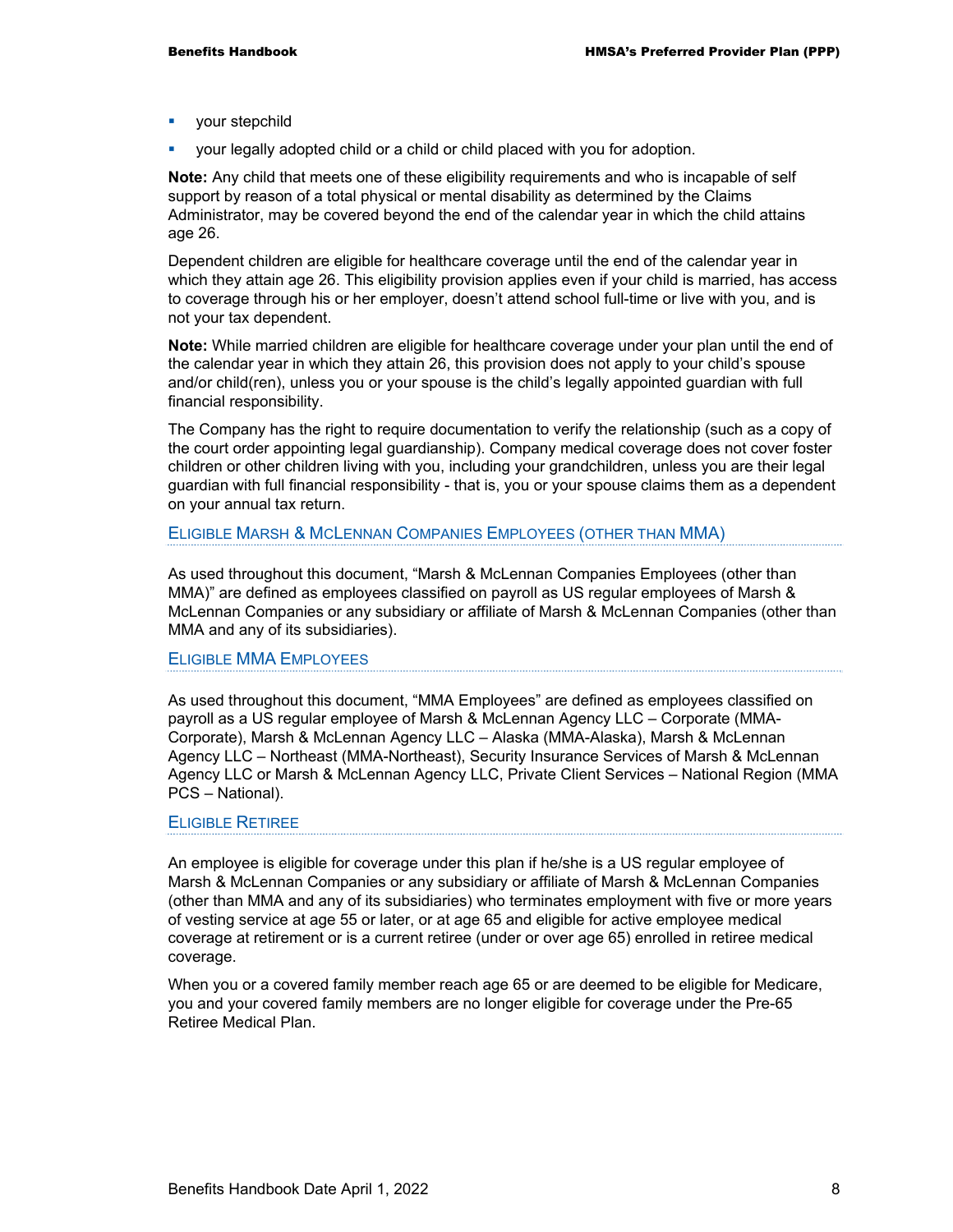#### EVIDENCE OF INSURABILITY (EOI)

Evidence of Insurability (EOI) is proof of good health and is generally required if you do not enroll for coverage when you first become eligible. If the coverage level you are requesting requires such evidence or if you are increasing coverage. Establishing EOI may require a physical examination at the employee's expense. The EOI must be provided to and approved by the insurer/vendor before coverage can go into effect.

#### EMERGENCY ROOM COVERAGE

An emergency medical condition is a medical condition manifesting itself by acute symptoms of sufficient severity (including severe pain) such that a prudent layperson (including the parent of a minor child or the guardian of a disabled individual), who possesses an average knowledge of health and medicine could reasonably expect the absence of immediate medical attention to result in:

- placing the health of the individual (or, with respect to a pregnant woman, the health of the woman and her unborn child) in serious jeopardy
- **serious impairment to bodily functions**
- **serious dysfunction of any bodily organ or part.**

Some examples of emergencies include:

- **heart attack, suspected heart attack or stroke**
- **s** suspected overdose of medication
- **•** poisoning
- **severe burns**
- severe shortness of breath
- **high fever (103 degrees or higher), especially in infants**
- **uncontrolled or severe bleeding**
- **loss of consciousness**
- **severe abdominal pain**
- **persistent vomiting**
- severe allergic reactions.

The plan covers emergency services necessary to screen and stabilize a member when:

- a primary care physician or specialist physician directs the member to the emergency room
- **a** plan representative (employee or contractor) directs the member to the emergency room
- the member acting as a prudent layperson and a reasonable person would reasonably have believed that an emergency condition existed.

EXPLANATION OF BENEFITS (EOB)

A summary of benefits processed by the Claims Administrator.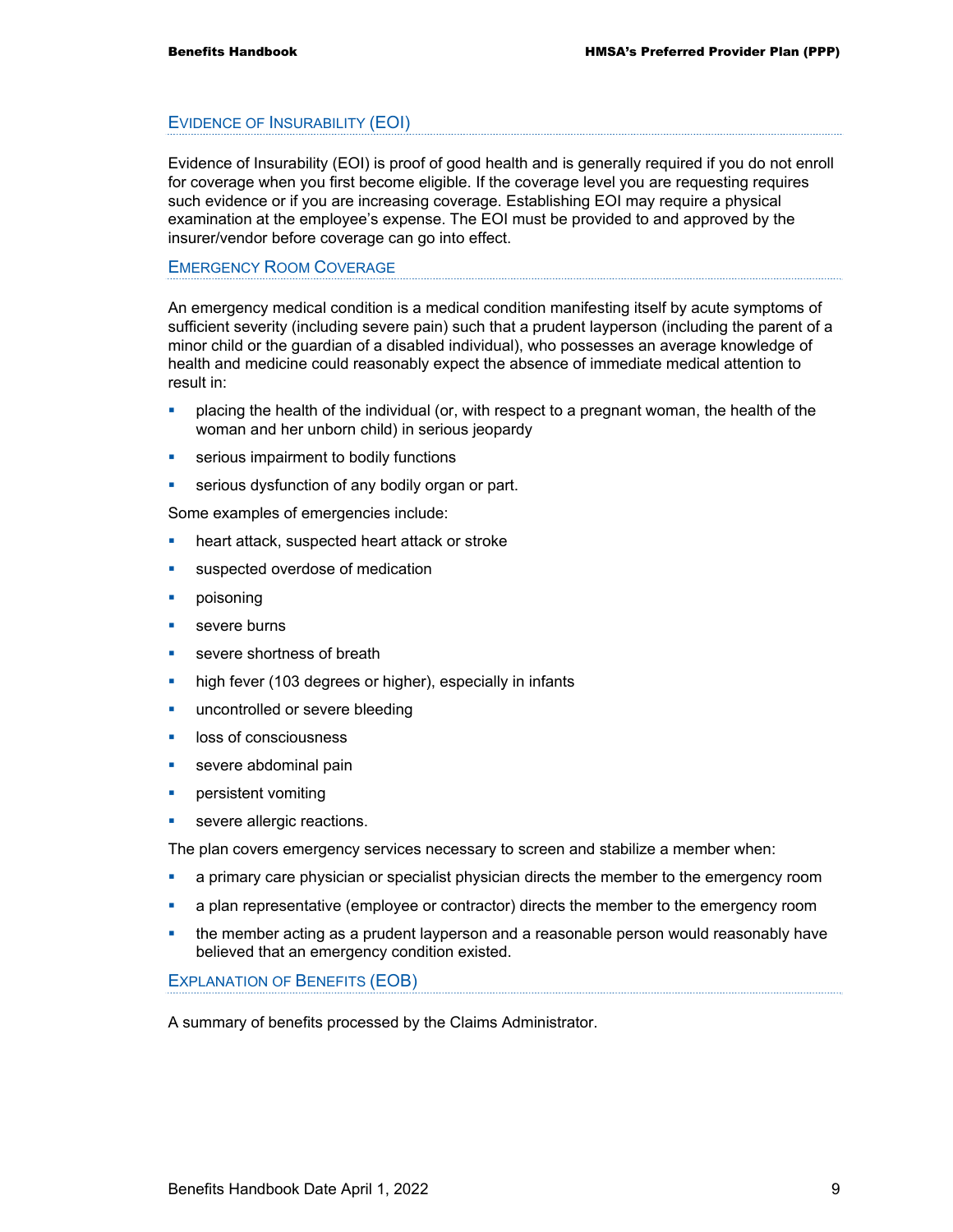#### GLOBAL BENEFITS DEPARTMENT

Refers to the Global Benefits Department, located at 121 River Street, Hoboken, NJ 07030.

HEALTH INSURANCE PORTABILITY AND ACCOUNTABILITY ACT (HIPAA)

A Federal law, HIPAA imposes requirements on employer health plans concerning the use and disclosure of individual health information.

#### **HOSPICE**

A hospice is an institution that provides counseling and medical services that could include room and board to terminally ill individuals. The hospice must have required state or governmental Certificate of Need approval and must provide 24 hour-a-day service under the direct supervision of a physician. The staff must include a registered nurse, a licensed social service worker and a full-time claims administrator. If state licensing exists, the hospice must be licensed.

#### IN-NETWORK PROVIDERS

Preferred health care providers who have agreed to charge reduced fees to members.

#### INPATIENT

A covered individual who is admitted to a covered facility for an overnight stay, either by a physician or from the emergency room.

#### **MEDICARE**

The US Federal government's health insurance program, administered by the Social Security Administration, that pays certain hospital and medical expenses for those who qualify, primarily those who are over age 65 or under age 65 and are totally and permanently disabled. Medicare coverage is available regardless of income level. The program is government subsidized and operated.

#### NON-CUSTODIAL CARE

Non-custodial care is skilled nursing care or physical, occupational, or speech therapy visits rendered by an agency or organization licensed or certified as a home health care agency in the state where the health care is given.

#### OUT-OF-NETWORK PROVIDERS

Health care providers who are not in-network providers and do not charge reduced fees.

#### **OUTPATIENT**

Treatment/care received by a covered individual at a clinic, emergency room or health facility without being admitted as an overnight patient.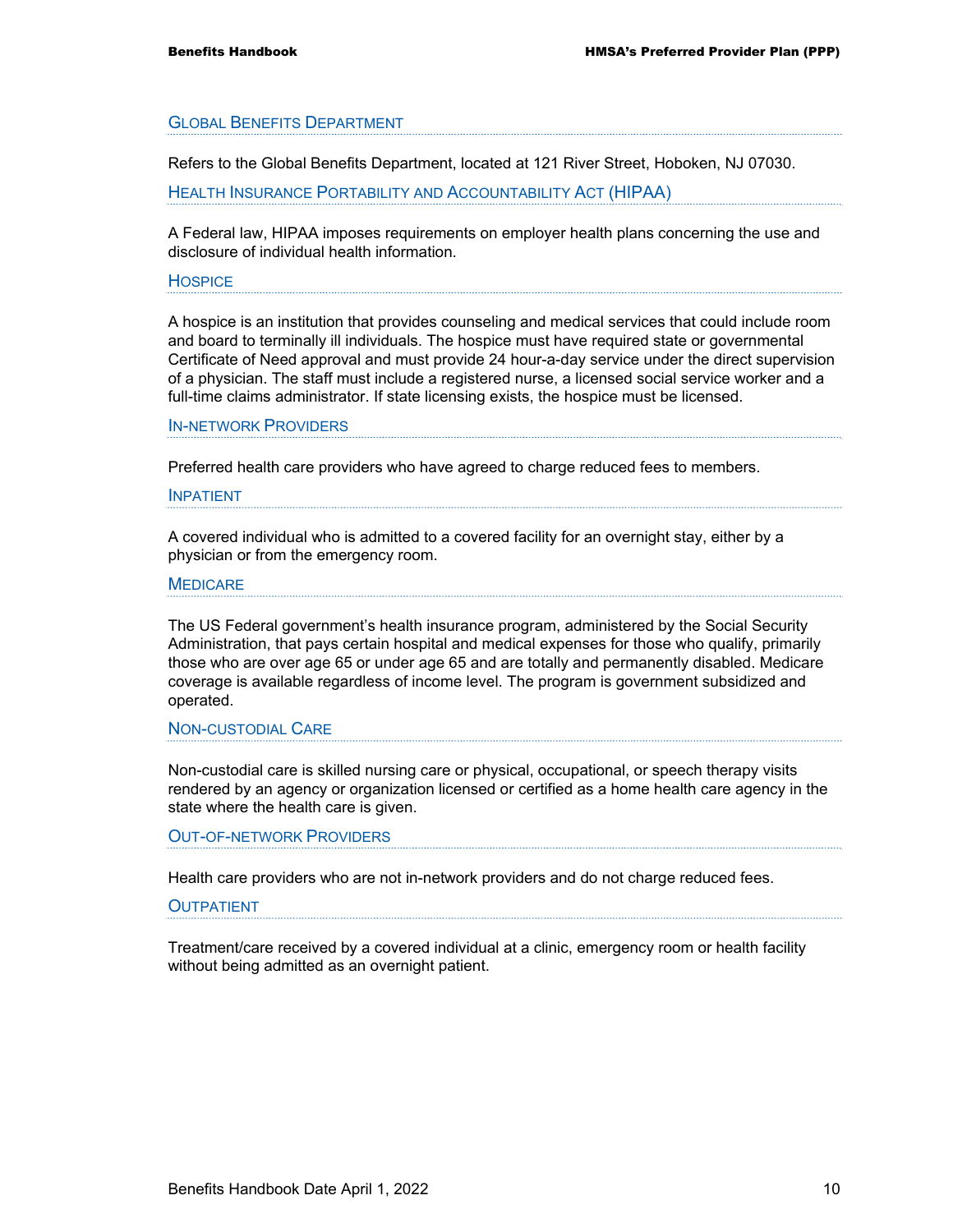#### OUT-OF-POCKET EXPENSES

The maximum amount you have to pay (excluding your contributions to participate in the plan) toward the cost of your medical care in the course of one year. There are some services and charges that do not count towards the out-of-pocket maximum, such as amounts exceeding plan limits, amounts exceeding the network negotiated price for prescription drugs, amounts your physician or health care provider may charge above the reasonable and customary charge, and speech therapy for a child.

PREAUTHORIZATION/PRECERTIFICATION/UTILIZATION REVIEW

A review service that helps ensure you receive proper treatment and services and that these services are provided in the appropriate setting.

PREDETERMINATION OF BENEFITS

This feature helps you estimate how much the Plan may pay (subject to your deductible and Plan maximum at the time the estimate is provided) before you begin treatment. It is intended to avoid any misunderstanding about coverage or reimbursement, and it is not intended to interfere with your course of treatment.

#### PRE-EXISTING CONDITION

A health problem you had and received treatment for before your current benefit elections took effect.

#### PRESCRIPTION DRUGS

- **Preferred Brand Name (Preferred) Prescription Drugs.** A comprehensive list of preferred brand-name drug products that are covered under the plan. Preferred drugs are selected based on safety, effectiveness, and cost.
- **Generic Prescription Drugs.** Prescription drugs, whether identified by chemicals, proprietary or non-proprietary name, that are accepted by the FDA as therapeutically effective and interchangeable with drugs having an identical amount of the same active ingredient as its brand name equivalent.
- **Other Brand Prescription Drugs.** Prescription drugs that do not appear on the preferred brand list are considered non-formulary or non-preferred; these drugs may either be excluded from coverage or may cost more.

#### PREVENTIVE/WELLNESS CARE

Annual examinations or routine care covered under the plan; care that prevents or slows the course of an illness or disease or care that maintains good health.

#### PRIOR APPROVAL

Prior approval helps ensure you receive proper treatment and services and that these services are provided in the appropriate setting.